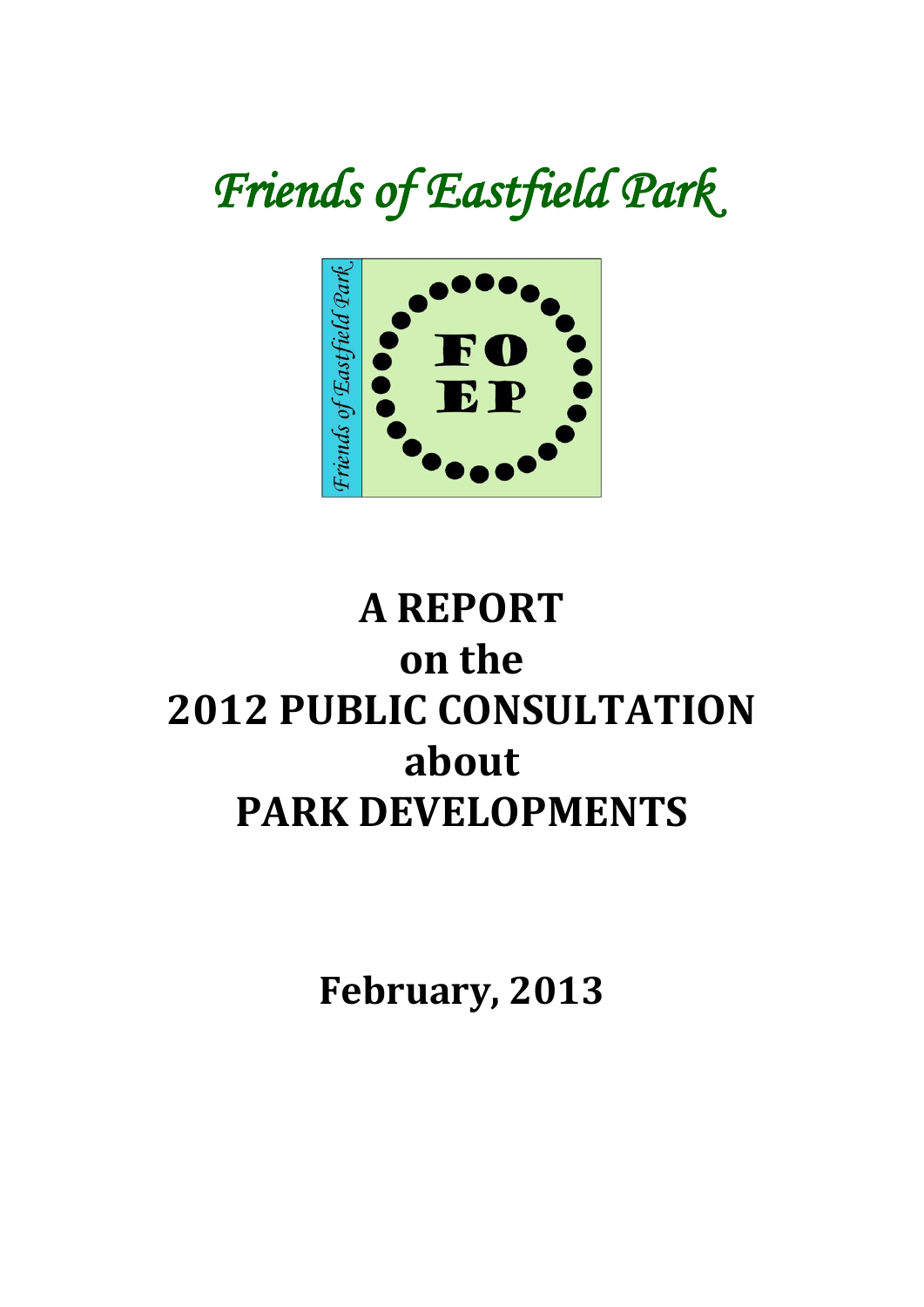# *Friends of Eastfield Park*

# **A REPORT ON THE 2012 PUBLIC CONSULTATION ABOUT PARK DEVELOPMENTS**

## **INTRODUCTION**

In 2008 the Friends of Eastfield Park published their 'Proposals for the Regeneration of Eastfield Park Northampton' in a document over 15,000 words long (FoEP, 2008). The document, which contained 23 proposals for improving the Park, was submitted to Northampton Borough Council for consideration.

At the time, some Councillors and Council Officers thought that the proposals could form the basis of a Development Plan for the Park. However, the FoEP were told that they would have to wait for the Council to develop its Parks and Open Spaces Strategy before any final decisions could be made about the future of Eastfield Park. When that Strategy was eventually produced, Eastfield Park was classified as a Neighbourhood Park and the FoEP were informed that the proposals could not be adopted in their entirety, or extensively, but would have to be implemented in a piecemeal fashion if at all.

Since then, some improvements have been made to the Park, notably in the provision of play equipment for older children and improvements to most of the Park entrances. However, in many respects the Park remains underdeveloped, even neglected. Parts of the Park are continually waterlogged, there are no paths running across the Park (which makes it difficult for many people to cross in wet weather), there is little provision for children and youth and a scarcity of basic amenities such as seats and information boards.

On the other hand, the Park is attractive and has a certain natural 'unspoilt' quality to it which people do not want to see ruined by the wrong kind of development.

Opinions seem to have shifted somewhat on a variety of issues since the 2008 proposals were written and, with the strong possibility of the Borough Council having funding to improve the Park in the near future, the FoEP wanted to discover what priorities local people would have for various kinds of development. It was therefore decided to issue a questionnaire at the 2012 FoEP AGM asking people what improvements they would like to see and what priorities they would give for several suggestions that had already been made.

#### **THE QUESTIONNAIRE**

The questionnaire (Appendix I) was first given out at the FoEP AGM in February 2012 and people were asked to complete it and hand it in during the meeting. Only 12 forms were returned during the evening and another one subsequently. The same questionnaire was therefore given out at meetings of the Eastfield Residents Association and the Lakeview Residents Association (with 'AGM' removed from the heading).

This resulted in only another five returns. A reply address was then added to the form and it was made available at subsequent FoEP events and the deadline for submission extended to the end of the year. Even so, only 26 responses were received during the whole year.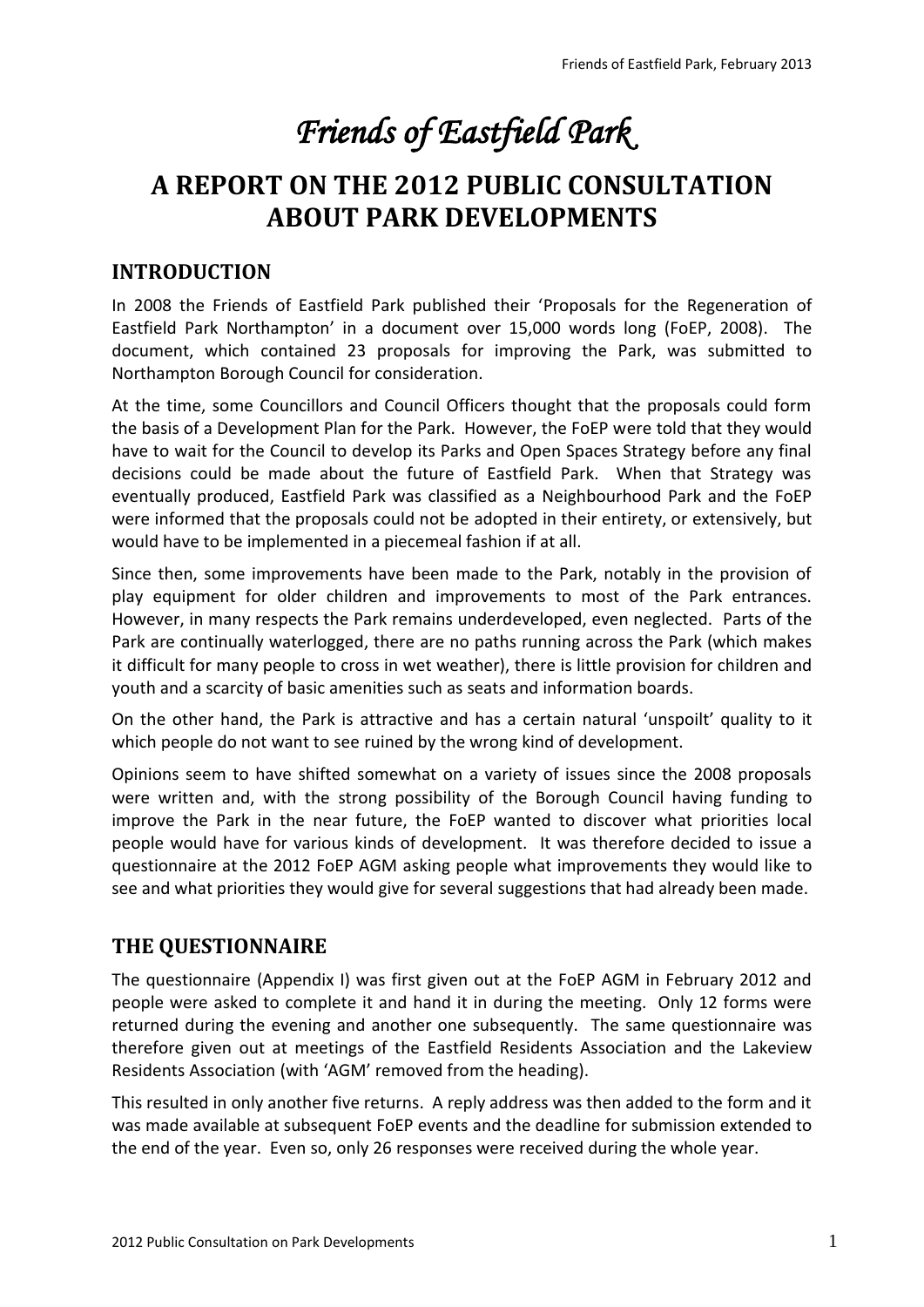# **QUESTIONNAIRE RESULTS**

Of the 26 people who returned completed questionnaires, seven live on the Eastfield Estate, six in Lakeview and three elsewhere in Eastfield Ward. Eight came from other 'neighbouring areas' (such as Boothville) and two from elsewhere in Northampton. The vast majority of people responding (21/26) said they visit the Park at least monthly and over half (14/26) visit it at least weekly. Interestingly, one person who responded and lives in Lakeview never visits the Park and is not likely to!

People were asked, "What would make you want to visit Eastfield Park more often? Twenty people answered this question but only 17 actually referred to Park improvements. Their comments are summarised in Table 1 below.

| $\mathbf{1}$   | Play area for younger children as at Stanwick Lakes;                        |
|----------------|-----------------------------------------------------------------------------|
|                | Paths across the park - Honister to Skiddaw + Booth Lane to Apple Tree Walk |
| $\overline{2}$ | Footpath from Honister to Skiddaw                                           |
| 3              | More seating                                                                |
| 4              | Younger children's play area; Footpaths                                     |
| 5              | Less rubbish; dog bin at south end of lake                                  |
| 6              | <b>Fewer louts about</b>                                                    |
| 7              | Somewhere to sit                                                            |
| 8              | PLSO regular patrol                                                         |
| 9              | Events put on by RA                                                         |
| 10             | Hard-core path to lake                                                      |
| 11             | Tarmac paths for walking, running, jogging                                  |
| 12             | Cleaner from entrance to park & more family events                          |
| 13             | If I felt safe                                                              |
| 14             | Greater use by other people                                                 |
| 15             | Needs cleaning in the woods - cans, bottles, rubbish                        |
| 16             | More sun, more seats                                                        |
| 17             | Less drug abuse & drinkers; restoration of ponds & spinneys                 |
|                |                                                                             |

| Table 1: 'What would make you want to visit Eastfield Park more often? |
|------------------------------------------------------------------------|
|------------------------------------------------------------------------|

Several of the comments in Table 1 (those in bold) relate in some way to antisocial activity. People feel intimidated by groups of people drinking alcohol in the Park and leaving their cans and other litter behind afterwards. Drug abuse does occur in the Park but alcohol consumption is a much bigger problem.

People were given a list of possible 'improvements' to the Park and were asked which **one**  should have the highest priority. They were then asked which of the other suggestions listed should be favourably considered and which, if any, should not be considered at all.

The results from these three questions have been combined together and are illustrated in Figure 1. The lengths of the red bars above zero indicate the number of people giving a particular suggestion the highest priority; the lengths of the purple bars show how many people thought that that particular suggestion was a good idea, and the length of the blue bars below the zero line show how many people thought that a particular suggestion should not be considered.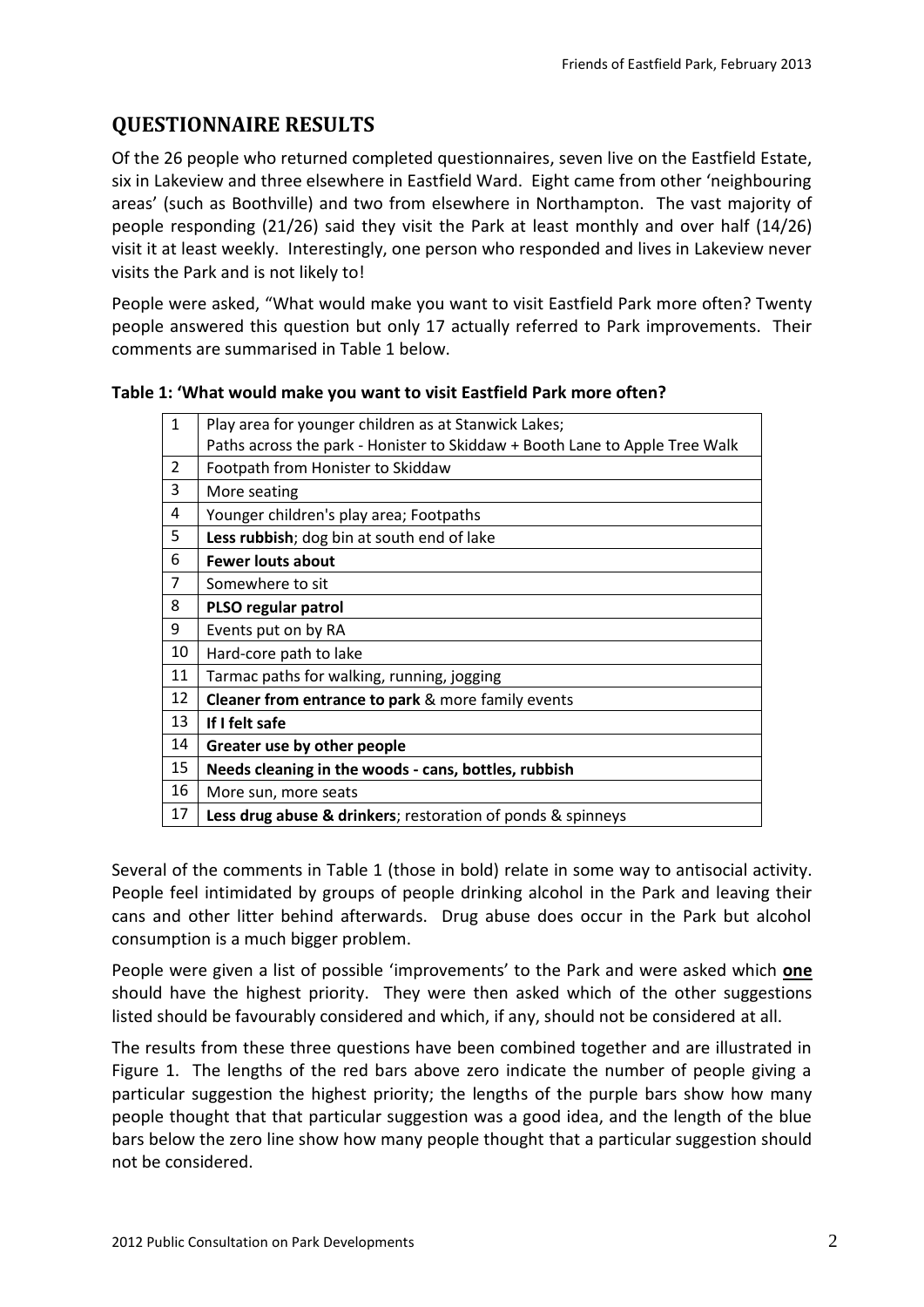**Figure 1: Responses to Questions 6, 7 & 8 – Suggestions that should be given the highest priority, those that should be favourably considered and those that should not be considered at all.**



Some suggestions, such as play equipment, footpaths and drainage, appear not to be controversial. People may disagree regarding the priority that the various suggestions should be given but all the respondents seem to regard them as good ideas. Other suggestions, however, are more controversial. Sports facilities, a graffiti wall, park art and car parking were all considered good ideas by some yet, in each case, at least one person thought they should not be considered at all.

Although 'improved drainage' seems at first glance to be the most popular suggestion, it must be noted that the 'highest priority' vote for paths is split between the two routes suggested. (This does not apply to the 'favourably considered' vote because people could make as many choices as they wished.) Overall, however, there are clear preferences for paths and improved drainage. More play equipment for younger children is a very popular suggestion; play equipment for older children less so. Provision of sports facilities for young people and adults was not a popular suggestion, with one person even saying that it should not be considered. A graffiti wall, park art and a car park are even more controversial.

People were also invited to comment freely about the suggestions but only 17 did so. Most of the comments (Appendix IIa: Q9) were about play equipment, particularly the need for equipment to be vandal proof and well maintained by the local council. Some of the comments noted the need for car parking but considered that it should be provided outside the Park such as on the land adjacent to St Gregory's School.

Fourteen people suggested other ideas for improving the Park (Appendix IIb: Q10). Some of these (such as tidying the lake and surrounding area) are already being attempted by the FoEP; others (such as the provision of more seats, nature trails for schools and signs about heritage and wildlife) are high on the FoEP agenda. A few of the ideas (such as a café on the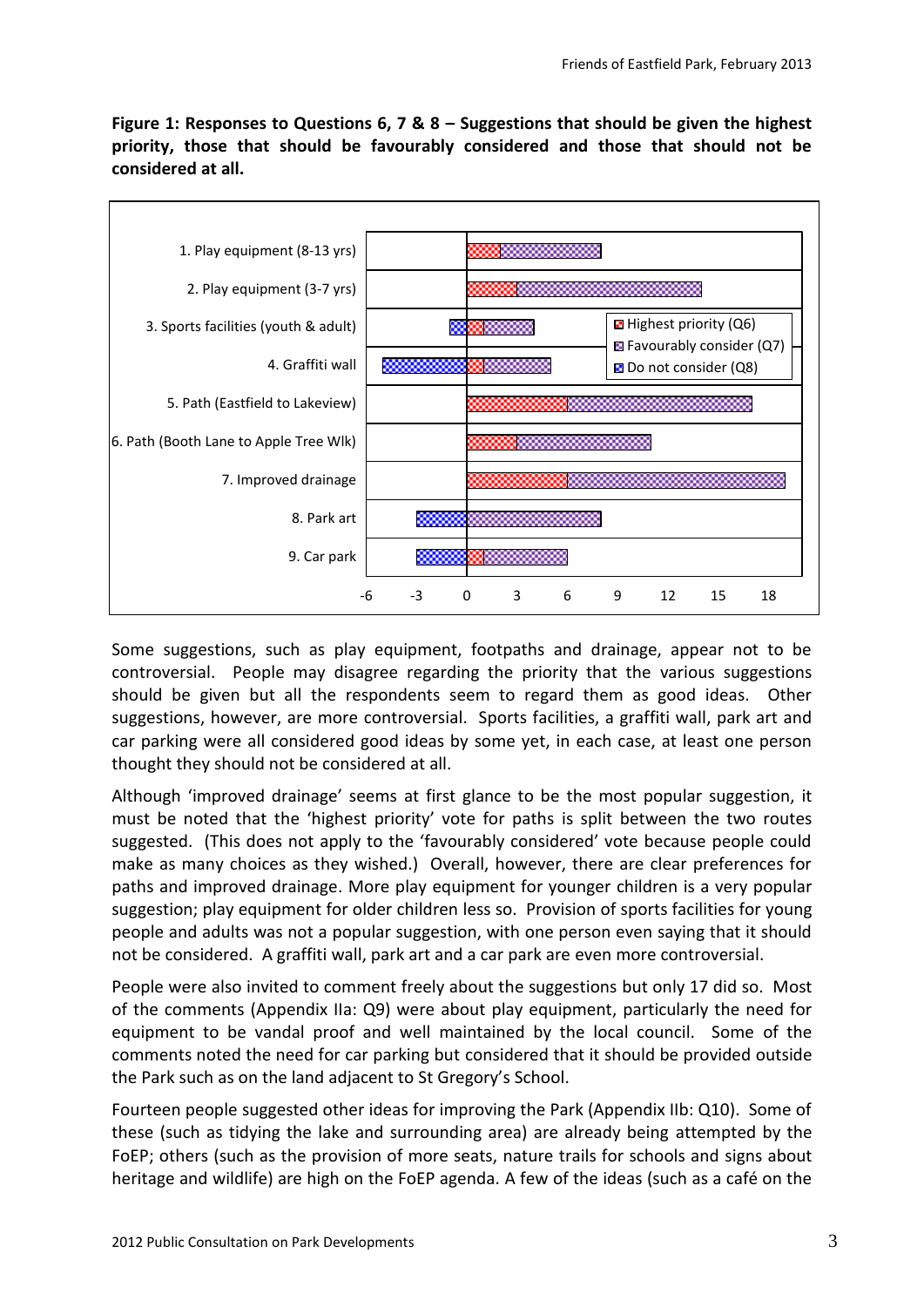park) are unlikely to be achieved in the near future and could prove controversial with some members of the public. There are some who want the Park left just as it is, 'unspoilt'. The issue of more patrols by the police and PCSOs is discussed in the next section.

#### **COMMENTS & DISCUSSION**

The results presented above include all 26 responses made throughout 2012. Nevertheless, the general trends were already evident in March, 2012, when only 20 returns had been made and Northampton Borough Council asked for the results of our consultation.

The FoEP informed NBC that the majority of people wanted better drainage for the Park and, consequently, a group of Council Officers met representatives from the FoEP in the Park to discuss the present inadequate drainage. However, the S106 Committee, which controls the funds available for these improvements, turned down the suggested improvements to drainage on the grounds that the financial outlay would not bring sufficient public benefit, but they would consider providing funds for a path across the Park.

Council Officers again met with FoEP representatives to discuss possible routes that the path might take and we still await the outcome from these discussions.

The FoEP are disappointed that the proposed drainage is not going ahead although we acknowledge that, in some parts of the Park, drainage may be impracticable. However, we would still like to see a full hydrological survey of the Park and its catchment carried out by professional engineers in accordance with our wishes in the 2008 '*Proposals*' document (FoEP, 2008, Proposal 4, a & b, restated in Appendix III of this document). Such a survey would not only investigate the causes of, and possible solutions to, the drainage problem but could also search for potential new sources of water for the ponds and lake, the previous supply of water to the ponds having been cut off by housing development. The investigations could, therefore, have considerable conservation value.

Without doubt, the construction of all-weather footpaths across the Park would be very popular with visitors. The choice of routes for such paths is likely to be more controversial.

A footpath from the Eastfield Estate to the Skiddaw Walk entrance to the Park in Lakeview would appear to be top priority. Opinion is, however, divided as to where this path should begin on the Eastfield Estate side of the Park.

A footpath from the Booth Lane entrance to where the northern end of Apple Tree Walk enters the Park would also be popular. Obviously such a path should not cut across the football pitches and should therefore follow a line close to the spinney north of the pitches. Most people also believe that paths should not cut across the parkland area north of the multi-use games area (MUGA) and west of the Bullring, so it would be sensible for the path to keep close to the northern perimeter of the Park in that area.

If a third path was made linking the Booth Lane entrance with the eastern end of Greenside, following the eastern (and southern) perimeter of the grassland, a complete circuit would be created following, more or less, the perimeter of the grassed area of the Park. Such a path would be of enormous value to joggers and dog-walkers.

All three of these suggestions were made by members of the public during informal consultations at public events on the Park during 2012. They were all also included within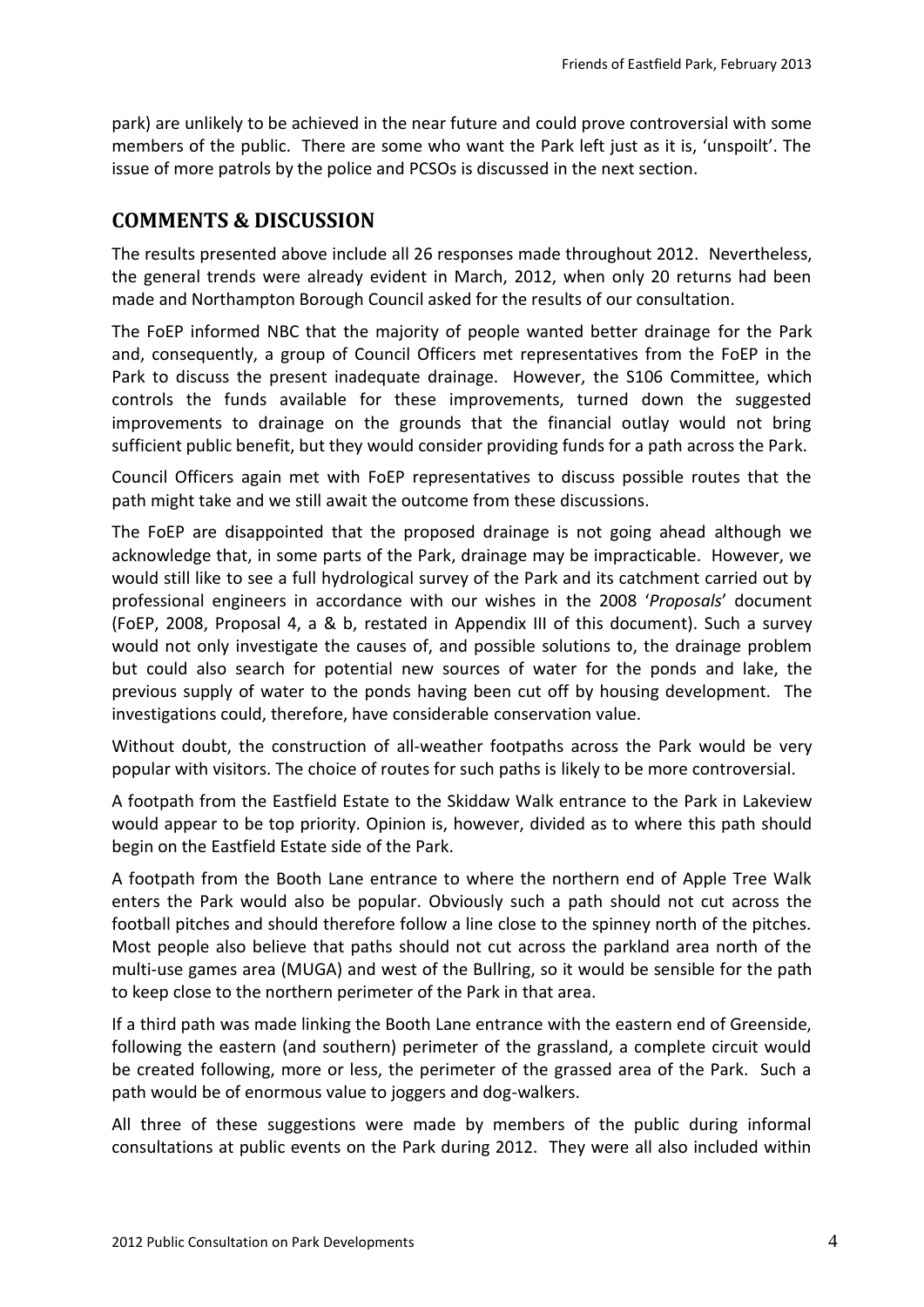the proposals made in the 2008 'Proposals' document (FoEP, 2008, Proposal 5, restated in Appendix III of this document).

Time and again, the vexed issue of anti-social and criminal activity on the Park was raised, both in response to the open ended sections of the questionnaire and in informal conversation with Park users. At the beginning of 2012 the situation, as revealed in the number of incidents reported to the police, seemed to be improving. However, in 2012 there were several cases of arson or attempted arson, and youths riding motor cycles on the Park became a major problem. Lower level anti-social activity such as litter and graffiti continued to be a nuisance.

Many local residents have called for an increase in patrols by police and PCSOs. The FoEP support this request but is also looking for other ways in which anti-social activity can be reduced. We want to see more people using the Park for legitimate purposes and are trying to encourage a variety of activities on the Park. Members are also directly involved in the 'Junior Wardens' scheme in local schools. We are taking the anti-litter message in to primary schools and Northampton College and want to be invited into secondary schools. Nevertheless, the more serious criminal activity does need to be dealt with by the appropriate authorities.

A new Park Ranger, Jason Toyne, has been appointed by NBC and he will spend part of his time in Eastfield Park. This is the first time that the Park has had somebody in this position and we hope and expect that Jason's activity will directly and indirectly help to reduce antisocial activity.

#### **CONCLUSION**

When the FoEP initiated the 2012 public consultation it was thought that it would lead to a thorough revision of the 2008 '*Proposals*' (FoEP, 2008). However, we do not now feel this is necessary, at least in the immediate future. The responses received, though limited in number, have served to confirm that the priorities for the development of Eastfield Park remain more or less the same as they were five years ago. Signs now point to the Park entrances (Proposal 1) and the entrances themselves have been improved (Proposal 2). A car park would still be useful, though not on the Park itself (Proposal 3). Proposals 4 and 5 have been referred to above and are still relevant as are the rest of the 23 proposals made in 2008.

The FoEP will continue to seek to implement the proposals as opportunities arise. We will also persist in our attempt to obtain public opinion over matters affecting the Park through our website and informal discussions at public events and, periodically, through structured questionnaires on various issues.

#### **REFERENCE**

FoEP (2008) *Proposals for the Regeneration of Eastfield Park Northampton.* Unpublished Document, Friends of Eastfield Park, 33pp.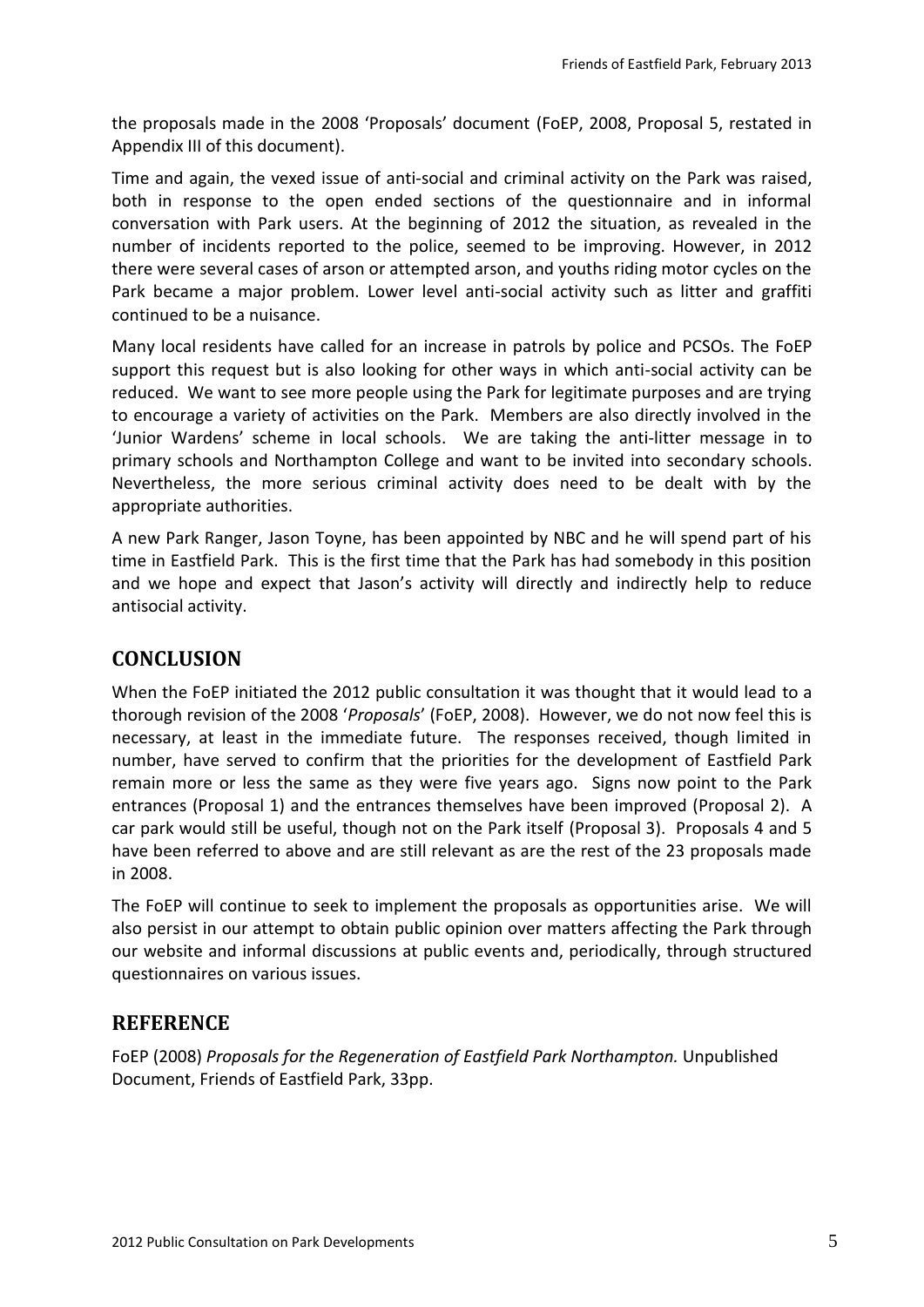Less than once a week, more than once a month Less than once a month, more than once a year Less than once a year Never

# **5. What would make you want to visit Eastfield Park more often?**

#### **6. Which of the following suggestions should have the highest priority?** (**NB! Underline only one!**)

- 1. More play equipment (8-13 year olds)
- 2. More play equipment (3-7 year olds)
- 3. More sports facilities for teenagers and adults
- 4. A graffiti wall which can be decorated by local artists
- 5. A hard surface path across the park from the Eastfield Estate to Lakeview
- 6. A hard surface path across the park from Booth Lane to Apple Tree Walk (Kettering Rd. end)
- 7. Better drainage of the wetter parts of the park
- 8. Park art modern sculptures and other vandal-proof art work
- 9. A small hard surface car park built on part of the park near Booth Lane
- 10. None of the above! (Make your own suggestions in the box below).
- **7. Which other ideas on the above list should be favourably considered?** (Enter just the number/s)
- **8. Which ideas on the above list, if any, should not be considered?** (Enter just the number/s)
- **9. Do you have any comments about the suggestions above?** e.g. the type of play equipment you would like to see installed

#### **10.What other ideas do you have for improving the park?**

#### **APPENDIX I. The Public Consultation Questionnaire**

| 1. Name:                                                                         |                                                                                                                                                                                               |
|----------------------------------------------------------------------------------|-----------------------------------------------------------------------------------------------------------------------------------------------------------------------------------------------|
|                                                                                  |                                                                                                                                                                                               |
| 3. Do you live in the NBC Eastfield Ward?<br>(Underline most appropriate answer) | Yes, on the Eastfield Estate<br>Yes, in the Lakeview area<br>Yes, elsewhere in the ward<br>No, but in a neighbouring area<br>No, elsewhere in Northampton<br>No, I do not live in Northampton |
| 4. How often do you visit Eastfield Park?<br>days                                | Most                                                                                                                                                                                          |
| (Underline most appropriate answer)                                              | Most weeks<br>Less than once a week, more than once a month<br>Less than once a month, more than once a year<br>Less than once a year                                                         |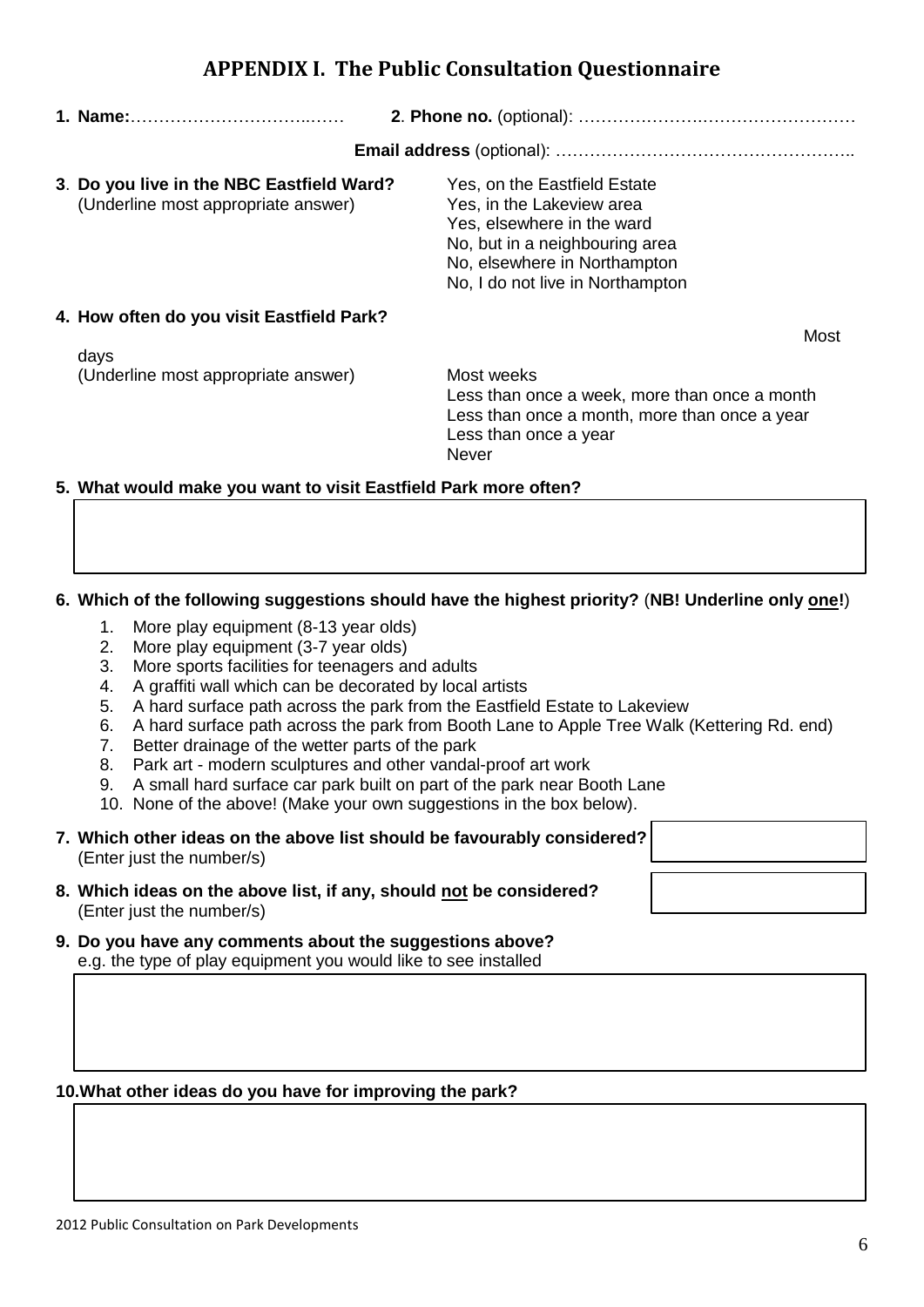### **APPENDIX II a & b. Responses to Question 9 & 10**

### **IIa. Q9: Comments on the Suggestions:**

Comments about play equipment in blue Comments about car parking in red Comments about paths in brown Comments about art in green Other comments in black

1 Vandal proof & minimum maintenance (play equipment). 2 Similar to Stanwick Lakes for little ones (play equipment). 3 Roundabout, swing, slide (play equipment). 4 Whatever is installed needs to be robust (play equipment). 5 I would worry if a car park was put on the park but not outside of the park e.g. St Gregory's Site (St Mary's old school site). 6 I think children like a lot of play equipment in one place as in Bradlaugh Fields. If a car park is built, there should be play equipment for 3-7 year not too far away. 7  $\vert$  Park art would be nice but not as important as other suggestions. 8 Vandal proof style (play equipment). 9 | Robust vandal-proof play equipment for children up to age 13. 10 Any play equipment must have NBC funded preventative maintenance programme. 11 | I believe a hard surface path should be built preferably from Honister Green to the children's play area at Lakeview. 12 For people to display art & craft; area for children - i.e. skipping, other activity. 13 Play equipment which is appropriate & sturdy but with a backup budget for maintenance. 14 Car parking is needed but should not be on the park. 15 Very useful for Motability scooters to gain access to park. Better upkeep of trees overhanging people's gardens & blocking day light. 16 Teenage facilities. 17 No car park at 'top end' where the pitches are; possibly converting Pigeon Wood for a car park.

# **IIb. Q10. Other Suggestions for Improving the Park:**

| 1              | Monthly ad hoc music groups. Couple of benches around lake.                                  |
|----------------|----------------------------------------------------------------------------------------------|
| 2              | Seats.                                                                                       |
| 3              | Use the St Mary's site for sports facilities / community centre / parking.                   |
|                | Would be nice to involve St Gregory's School.                                                |
| 4              | Trees with colourful blossom.                                                                |
| 5              | I like it unspoilt.                                                                          |
| 6              | Café at certain days.                                                                        |
| $\overline{7}$ | Water supply. Storage.                                                                       |
| 8              | Tidying the lake & surrounding area.                                                         |
| 9              | Making bullring into small entertainment venue (with new statue).                            |
| 10             | Restore the lake to make it a visitor attraction.                                            |
| 11             | I would like to see more regular patrols by police & PCSOs. They are definitely a deterrent. |
| 12             | More regular visits by community police so there is less likelihood of vandalism or other    |
|                | antisocial activity.                                                                         |
| 13             | More signs about heritage and wildlife.                                                      |
| 14             | Better use of the park for functions (cf Racecourse), Nature Trails for Schools              |